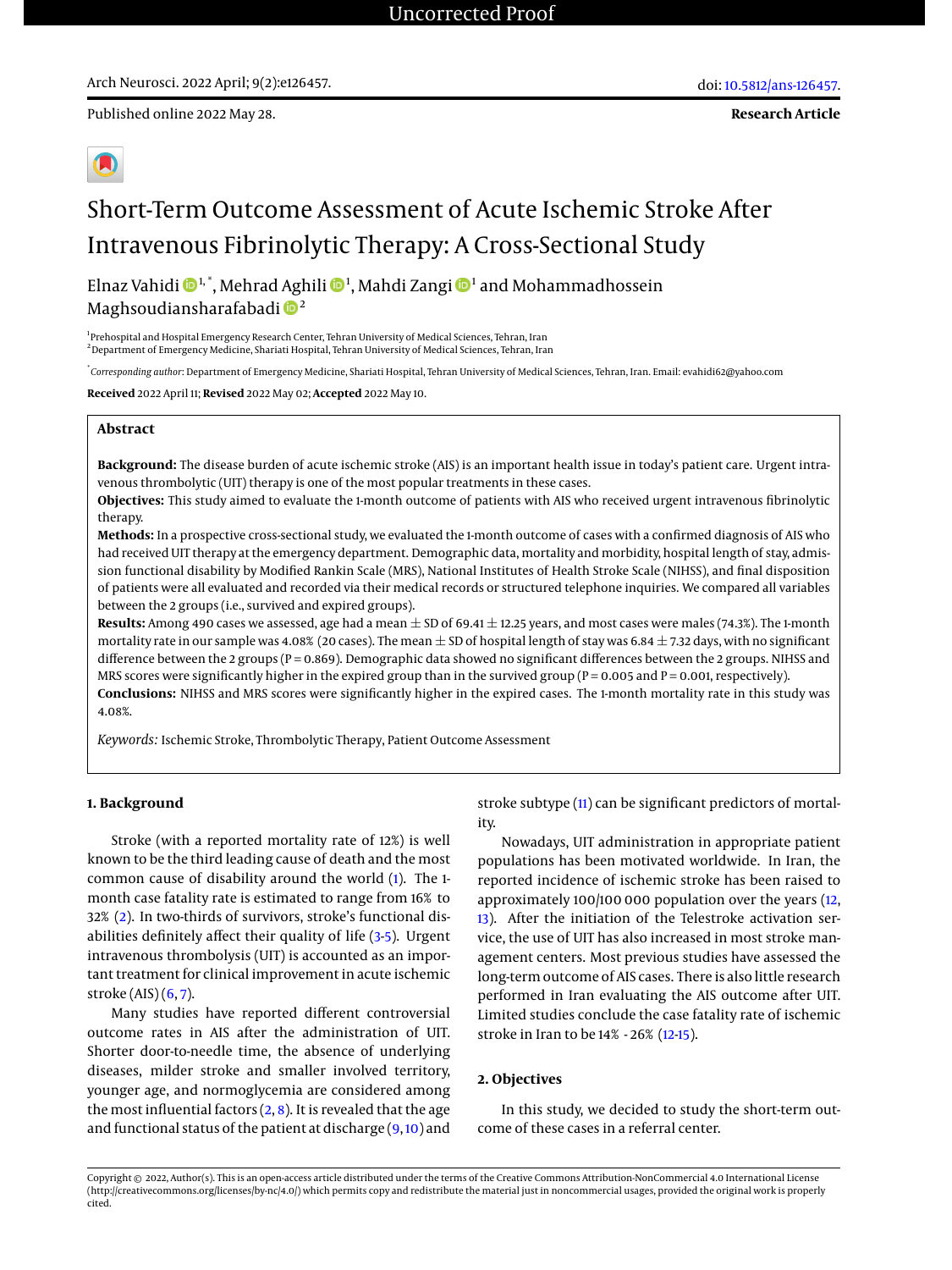#### **3. Methods**

In this prospective cross-sectional study, we enrolled patients with AIS diagnosis who had undergone UIT in the emergency department (ED) during a 2-year interval from 2018 to 2019 in Dr. Shariati Hospital (a tertiary referral center) in Tehran, Iran. The sampling method was enrolling all available cases. AIS diagnosis was based on the initial clinical presentations, brain computed tomography (CT), or brain magnetic resonance imaging (MRI) on the admission day in ED. Neurology specialists confirmed diagnosis, investigated for indications and contraindications to receive UIT, and finally determined the most appropriate candidates.

In Iran, an emergencymedical service (if it is called) announces an ischemic stroke at the scene and activates a special coding system via the Telestroke activation service to the destination hospital. The patient is quickly transferred to a well-equipped hospital for stroke management.

The exclusion criteria were patient unwillingness to participate in our study, lack of access to his/her medical data, and lost to follow-up.

Demographic data, risk factors in past medical history (including the previous history of ischemic stroke), hospital length of stay, baseline vital signs and capillary blood sugar, admission functional disability by Modified Rankin Scale (MRS), admission National Institutes of Health Stroke Scale (NIHSS), final disposition of patients, and 1-month mortality rate were all recorded in a predesigned questionnaire. Study variables were evaluated during admission by frequent follow-up visits or phone contacts after discharge.

This study was approved by the Ethics Committee of Tehran University of Medical Sciences (IR.TUMS.MEDICINE.REC.1399.049). Informed written consent was obtained from all participants to share their data.

#### *3.1. Statistical Analysis*

Data were analyzed using SPSS version 23 (SPSS Inc, Chicago, Ill, USA). We determined normality with the Kolmogorov-Smirnov test. Descriptive indices, such as frequency (percentage) and mean (SD), were used to express the results. The Fisher exact test, independent t test, or nonparametric test (Mann-Whitney U test) were used as required. Logistic regression was used to evaluate the association of variables with the final outcome. The level of significance was 0.05. We enrolled patients who met our inclusion criteria from 2018 to 2019.

## **4. Results**

We evaluated 527 patients with AIS with UIT treatment in ED during 2018 - 2019. Thirty-seven patients met the exclusion criteria; thus, we enrolled 490 cases. Most cases were males (74.3%), and the population's age had a mean  $\pm$  SD of 69.41  $\pm$  12.25 years old [with the most being older than 65 years old (78.9%)]. Most cases had major risk factors in their pastmedical histories (86.2%). Basic data in the study population are shown in [Table 1.](#page-1-0)

<span id="page-1-0"></span>

| Table 1. Basic Data of the Study General Population <sup>a</sup> |                   |  |  |
|------------------------------------------------------------------|-------------------|--|--|
| <b>Variables</b>                                                 | <b>Values</b>     |  |  |
| Gender                                                           |                   |  |  |
| Male                                                             | 364 (74.3)        |  |  |
| Female                                                           | 126(25.7)         |  |  |
| Age $(y)$                                                        | $69.41 \pm 12.25$ |  |  |
| Risk factors in past medical history                             |                   |  |  |
| Cardiovascular                                                   | 147(30.0)         |  |  |
| Cerebrovascular                                                  | 94 (19.2)         |  |  |
| Hypertension                                                     | 65(13.3)          |  |  |
| Hyperlipidemia                                                   | 71(14.5)          |  |  |
| Diabetes mellitus                                                | 45(9.1)           |  |  |
| None                                                             | 68 (13.9)         |  |  |
| Hospital length of stay (day)                                    | $9.57 + 7.63$     |  |  |
| <b>Baseline vital signs</b>                                      |                   |  |  |
| Systolic blood pressure (mmHg)                                   | $167.53 \pm 5.32$ |  |  |
| Diastolic blood pressure (mmHg)                                  | $96.70 \pm 4.35$  |  |  |
| Heart rate (meats/min)                                           | $87.34 \pm 3.21$  |  |  |
| Oxygen saturation (%)                                            | $92.46 \pm 5.73$  |  |  |
| Capillary blood sugar (mg/dL)                                    | $168.36 \pm 7.52$ |  |  |
| <b>Modified Rankin scale</b>                                     | $3.41 \pm 1.93$   |  |  |
| National institutes of health stroke scale                       | $7.47 \pm 4.32$   |  |  |
| <b>Final disposition of patients</b>                             |                   |  |  |
| Survived                                                         | 470 (95.92)       |  |  |
| Expired                                                          | 20(4.08)          |  |  |
| 1-month mortality rate                                           | 20(4.08)          |  |  |

 $^{\textrm{a}}$  Values are expressed as No. (%) or mean  $\pm$  SD.

The 1-month mortality rate in this study was 4.08%, and none of the cases expired during admission. After comparing studied variables in the expired and survived groups, we found that most variables had no statistically significant difference between the 2 groups, except for NIHSS and MRS scores ( $P = 0.005$  and  $P = 0.001$ , respectively). [Table 2](#page-2-0) shows the main comparisons between all study variables between the 2 groups.

Logistic regression results revealed that the odds ratio (OR) of mortality for NIHSS > 10 was 1.198, and for MRS > 3 was 1.067 [\(Table 3\)](#page-2-1).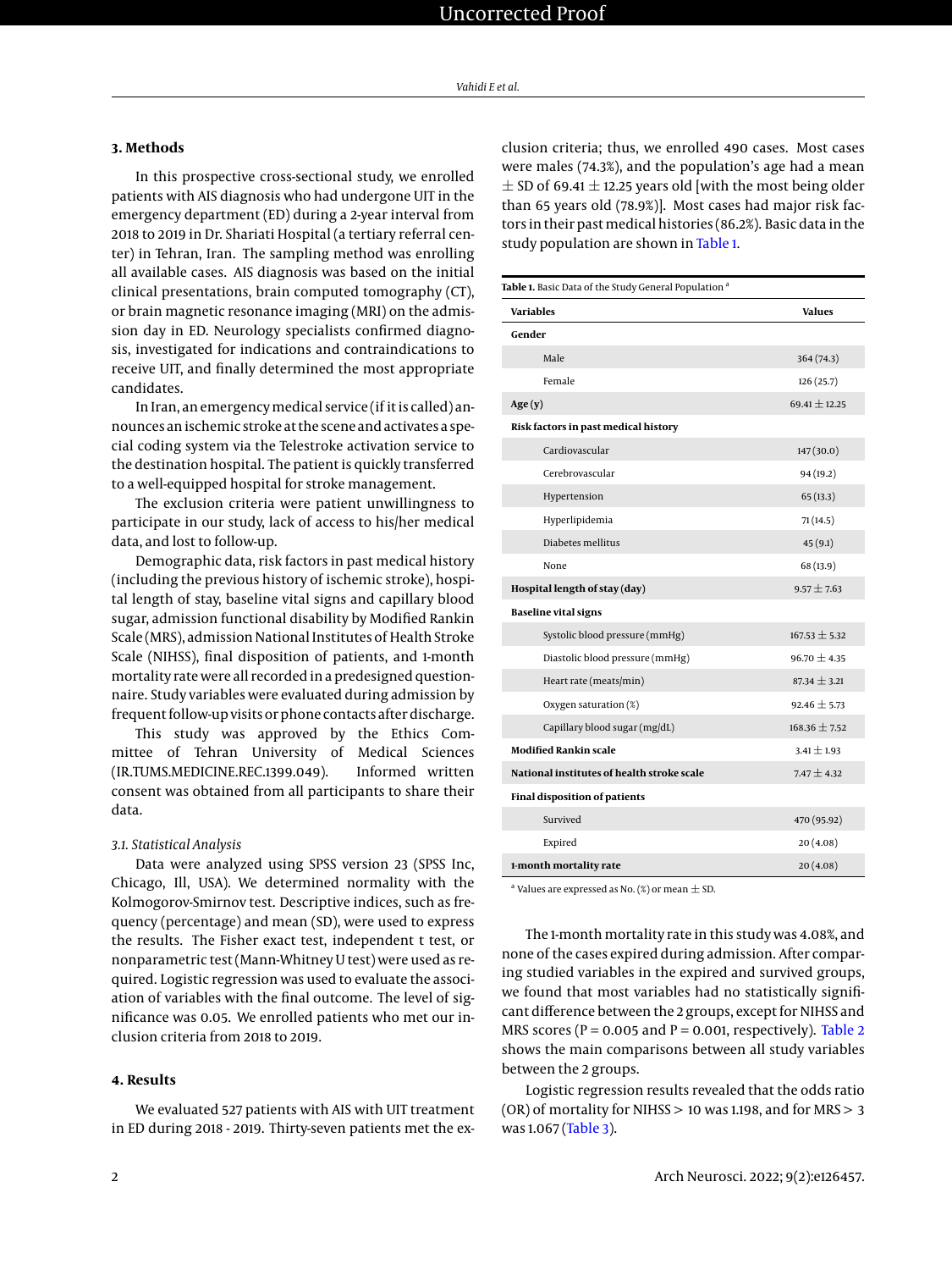*Vahidi E et al.*

<span id="page-2-0"></span>

| Table 2. Comparison of the Variables Between the 2 Groups <sup>a</sup> |                      |                       |         |  |
|------------------------------------------------------------------------|----------------------|-----------------------|---------|--|
| <b>Variables</b>                                                       | <b>Expired Group</b> | <b>Survived Group</b> | P Value |  |
| Gender                                                                 |                      |                       | 0.071   |  |
| Male                                                                   | 14(2.9)              | 350(71.4)             |         |  |
| Female                                                                 | 6(1.2)               | 120(24.5)             |         |  |
| Age(y)                                                                 | $66.21 \pm 13.45$    | $72.90 \pm 13.93$     | 0.125   |  |
| Risk factors in past medical history                                   |                      |                       |         |  |
| Cardiovascular                                                         | 6(1.2)               | 141(28.8)             | 0.123   |  |
| Cerebrovascular                                                        | 1(0.2)               | 93 (19.0)             | 0.226   |  |
| Hypertension                                                           | 4(0.8)               | 61(12.5)              | 0.014   |  |
| Hyperlipidemia                                                         | 5(1.0)               | 66(13.5)              | 0.118   |  |
| Diabetes mellitus                                                      | 2(0.4)               | 43(8.7)               | 0.221   |  |
| None                                                                   | 2(0.4)               | 66(13.5)              | 0.436   |  |
| Hospital length of stay (day)                                          | $5.61 \pm 4.81$      | $8.10 \pm 1.87$       | 0.869   |  |
| <b>Baseline vital signs</b>                                            |                      |                       |         |  |
| Systolic blood pressure (mmHg)                                         | $143.65 \pm 2.34$    | $174.31 \pm 3.62$     | 0.153   |  |
| Diastolic blood pressure (mmHg)                                        | $9.21 \pm 2.67$      | $10.65 \pm 5.35$      | 0.370   |  |
| Heart rate (beats/min)                                                 | $89.12 \pm 7.31$     | $91.31 \pm 8.02$      | 0.092   |  |
| Oxygen saturation (%)                                                  | $93.26 \pm 6.24$     | $95.19 \pm 4.34$      | 0.327   |  |
| Capillary blood sugar (mg/dL)                                          | $152.48 \pm 67.07$   | $184.40 \pm 72.88$    | 0.078   |  |
| National Institutes of Health Stroke Scale                             | $5.45 \pm 4.43$      | $10.40 \pm 5.58$      | 0.005   |  |

 $^{\rm a}$  Values are expressed as No. (%) or mean  $\pm$  SD.

<span id="page-2-1"></span>

| Table 3. Logistic Regression Results |       |                 |         |  |  |
|--------------------------------------|-------|-----------------|---------|--|--|
| Variables                            | OR    | 95% CI          | P Value |  |  |
| <b>NIHSS</b> score                   | 1.198 | $1.069 - 1.343$ | 0.002   |  |  |
| <b>MRS</b> score                     | 1.067 | $0.042 - 1.119$ | 0.004   |  |  |

## **5. Discussion**

In the present study, all evaluated AIS cases received UIT in ED. Most cases were males (74.3%) and older than 65 years old (78.9%). Past medical history was positive in the majority of cases, especially cardiovascular and cerebrovascular conditions (almost 50%). Chen et al (2013) evaluated both young and old age stroke cases (all types). In the > 65 years old group, the mean  $\pm$  SD of age was 75.8  $\pm$  7.1 years old. Most cases weremales (50.6%) and had underlying diseases [\(16\)](#page-4-3).

In our study, the hospital length of stay was  $5.61 \pm 4.81$ days, the NIHSS score was 7.47  $\pm$  4.32, and the MRS score was 3.41  $\pm$  1.93. Chen et al. reported that the hospital stay in the acute ward was 19.4  $\pm$  17.7 days. NIHSS in their studied elderly population was  $6.0 \pm 5.8$  [\(16\)](#page-4-3).

We observed a mortality rate of 4.08% in this study.

Some report in Iran indicates that the 28-day case fatality rate in all stroke types is around 19% - 31% [\(17\)](#page-4-4). As investigated in Iran, stroke is slightly more common in females, and the mean age of stroke is within the seventh decade of life [\(12,](#page-4-0) [13\)](#page-4-1). Hypertension is found to be the most common risk factor both in ischemic and nonischemic stroke [\(12,](#page-4-0) [13\)](#page-4-1). The case fatality rate in ischemic stroke is reported to be 14% - 26% [\(12-](#page-4-0)[15\)](#page-4-2). Our study shows that by UIT treatment, we may be able to reduce this mortality.

SariAslani et al. evaluated 217 patients with AIS who had undergone UIT in a prospective study. The mean  $\pm$ SD of age was  $66.40 \pm 13.37$  years, and most cases were males (55.3%). Hypertension was the most prevalent risk factor among all patients. Compared to our findings, the hospital length of stay was longer in this research (13.25  $\pm$  13.48 days). The mortality rate was higher (21.7%). They also did not find any significant correlations between the stroke outcome and study variables. Their results only determined that cases with blood sugar lower than 144 had a better 3-month outcome. Based on their conclusion, age over 60 years old and admission NIHSS more than 12 were the only significant risk factors for death [\(18\)](#page-4-5). In contrast to our conclusion, age was not a significant risk factor, while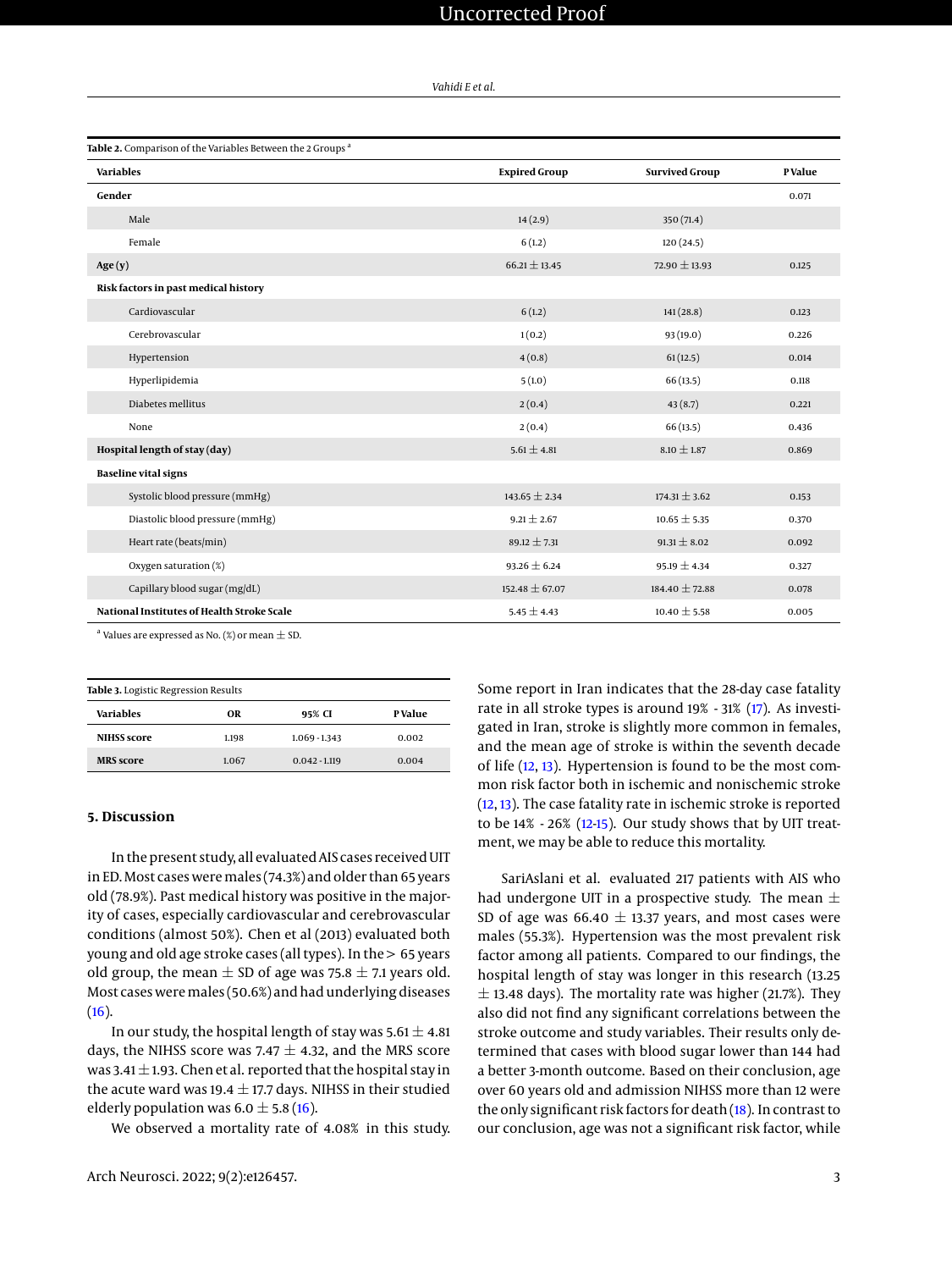an NIHSS score of more than 10 was significant in mortality.

Dong et al. and Tosta et al. indicated that mean NIHSS and MRS scores and hospitalization duration significantly decreased in AIS patients who received UIT [\(19,](#page-4-6) [20\)](#page-4-7).

Albers et al. showed a 1-month mortality rate of 13% among patients with AIS undergoing UIT. Further, 35% of their evaluated cases considerably improved with MRS less than 1, and 43% were independent with MRS scores less than 2. In the meantime, admission NIHSS more than 10 showed less improvement [\(21\)](#page-4-8).

According to the previous research in the literature and especially the existed data in Iran, we tried to overcome their limitations in our study; thus, we assessed the short-term outcome of a large sample of AIS patients who underwent UIT in a prospective design. The study endpoints emphasized that UIT in AIS could decline the mortality rate. NIHSS score > 10 and MRS score > 3 may be associated with a worse prognosis.

#### *5.1. Limitations*

One limitation of this study was difficulties in gathering follow-up data. Some patients or their guardians had problems recalling information. We could not evaluate NIHSS and MRS scores after discharge.

#### *5.2. Conclusion*

The mortality rate was estimated to be 4.08% in this study, lower than what previously was reported in AIS without UIT treatment. NIHSS and MRS scores were significantly related to poorer outcomes.

## **Footnotes**

**Authors' Contribution:** M. M. and E. V. conceived the study, designed the trial, and supervised the conduct of the trial and data collection. M. M., M. A., and M. Z. undertook the recruitment of participating centers and patients and managed the data, including quality control. E. V. provided statistical advice on study design and analyzed the data. E. V. drafted the manuscript, and all authors contributed substantially to its revision. E. V. takes responsibility for the paper as a whole.

**Conflict of Interests:** The authors declare no conflict of interest.

**Data Reproducibility:** No new data were created or analyzed in this study. Data sharing does not apply to this article.

**Ethical Approval:** This study was approved by the Ethics Committee of Tehran University of Medical Sciences (IR.TUMS.MEDICINE.REC.1399.049) (ethics.research.ac.ir/form/a7b3fvq9x44s739w.pdf).

**Funding/Support:** We have not received any funds or budget for conducting this study.

**Informed Consent:** Informed written consent was obtained from all participants to share their data.

# **References**

- <span id="page-3-0"></span>1. Singh RB, Suh IL, Singh VP, Chaithiraphan S, Laothavorn P, Sy RG, et al. Hypertension and stroke in Asia: prevalence, control and strategies in developing countries for prevention. *J Hum Hypertens*. 2000;**14**(10- 11):749–63. doi: [10.1038/sj.jhh.1001057.](http://dx.doi.org/10.1038/sj.jhh.1001057) [PubMed: [11095165\]](http://www.ncbi.nlm.nih.gov/pubmed/11095165).
- <span id="page-3-1"></span>2. Weimar C, Konig IR, Kraywinkel K, Ziegler A, Diener HC; German Stroke Study Collaboration. Age and National Institutes of Health Stroke Scale Score within 6 hours after onset are accurate predictors of outcome after cerebral ischemia: development and external validation of prognostic models. *Stroke*. 2004;**35**(1):158–62. doi: [10.1161/01.STR.0000106761.94985.8B.](http://dx.doi.org/10.1161/01.STR.0000106761.94985.8B) [PubMed: [14684776\]](http://www.ncbi.nlm.nih.gov/pubmed/14684776).
- <span id="page-3-2"></span>3. Hosseinzadeh N, Ala A, Rahnemayan S, Sadeghi-Hokmabadi E, Gholami Milani A, Rahimpour Asenjan M, et al. Demographic information and risk factors of stroke patients younger than 65 years old. *Frontiers in Emergency Medicine*. 2021;**6**(1). doi: [10.18502/fem.v6i1.7676.](http://dx.doi.org/10.18502/fem.v6i1.7676)
- 4. Langhorne P, Coupar F, Pollock A. Motor recovery after stroke: a systematic review. *Lancet Neurol*. 2009;**8**(8):741–54. doi: [10.1016/S1474-](http://dx.doi.org/10.1016/S1474-4422(09)70150-4) [4422\(09\)70150-4.](http://dx.doi.org/10.1016/S1474-4422(09)70150-4) [PubMed: [19608100\]](http://www.ncbi.nlm.nih.gov/pubmed/19608100).
- <span id="page-3-3"></span>5. Saberian P, Seyed Hosseini Davarani SH, Ramezani M, Mirbaha S, Zangi M, Aarabi S. Concomitant COVID-19 and acute ischemic stroke in patients transferred by emergency medical service during first wave of pandemic in Tehran, Iran; a cross-sectional study. *Frontiers in Emergency Medicine*. 2022;**6**(2). doi: [10.18502/fem.v6i2.8718.](http://dx.doi.org/10.18502/fem.v6i2.8718)
- <span id="page-3-4"></span>6. Adams HP, del Zoppo G, Alberts MJ, Bhatt DL, Brass L, Furlan A, et al. Guidelines for the early management of adults with ischemic stroke: a guideline from the American Heart Association/American Stroke Association Stroke Council, Clinical Cardiology Council, Cardiovascular Radiology and Intervention Council, and the Atherosclerotic Peripheral Vascular Disease and Quality of Care Outcomes in Research Interdisciplinary Working Groups: The American Academy of Neurology affirms the value of this guideline as an educational tool for neurologists. *Circulation*. 2007;**115**(20):e478–534. doi: [10.1161/CIRCULA-](http://dx.doi.org/10.1161/CIRCULATIONAHA.107.181486)[TIONAHA.107.181486.](http://dx.doi.org/10.1161/CIRCULATIONAHA.107.181486) [PubMed: [17515473\]](http://www.ncbi.nlm.nih.gov/pubmed/17515473).
- <span id="page-3-5"></span>7. Wahlgren N, Ahmed N, Davalos A, Ford GA, Grond M, Hacke W, et al. Thrombolysis with alteplase for acute ischaemic stroke in the Safe Implementation of Thrombolysis in Stroke-Monitoring Study (SITS-MOST): an observational study. *Lancet*. 2007;**369**(9558):275–82. doi: [10.1016/S0140-6736\(07\)60149-4.](http://dx.doi.org/10.1016/S0140-6736(07)60149-4) [PubMed: [17258667\]](http://www.ncbi.nlm.nih.gov/pubmed/17258667).
- <span id="page-3-6"></span>8. Konig IR, Ziegler A, Bluhmki E, Hacke W, Bath PM, Sacco RL, et al. Predicting long-term outcome after acute ischemic stroke: a simple index works in patients from controlled clinical trials. *Stroke*. 2008;**39**(6):1821–6. doi: [10.1161/STROKEAHA.107.505867.](http://dx.doi.org/10.1161/STROKEAHA.107.505867) [PubMed: [18403738\]](http://www.ncbi.nlm.nih.gov/pubmed/18403738).
- <span id="page-3-7"></span>9. Feigin VL, Lawes CM, Bennett DA, Anderson CS. Stroke epidemiology: a review of population-based studies of incidence, prevalence, and case-fatality in the late 20th century. *Lancet Neurol*. 2003;**2**(1):43–53. doi: [10.1016/s1474-4422\(03\)00266-7.](http://dx.doi.org/10.1016/s1474-4422(03)00266-7) [PubMed: [12849300\]](http://www.ncbi.nlm.nih.gov/pubmed/12849300).
- <span id="page-3-8"></span>10. Minn YK, Cho SJ, Kim SG, Kwon KH, Kim JH, Oh MS, et al. Long-term outcomes of acute ischemic stroke in patients aged 80 years and older. *Yonsei Med J*. 2008;**49**(3):400–4. doi: [10.3349/ymj.2008.49.3.400.](http://dx.doi.org/10.3349/ymj.2008.49.3.400) [PubMed: [18581588\]](http://www.ncbi.nlm.nih.gov/pubmed/18581588). [PubMed Central: [PMC2615344\]](https://www.ncbi.nlm.nih.gov/pmc/articles/PMC2615344).
- <span id="page-3-9"></span>11. de Jong G, van Raak L, Kessels F, Lodder J. Stroke subtype and mortality. a follow-up study in 998 patients with a first cerebral infarct. *J Clin Epidemiol*. 2003;**56**(3):262–8. doi: [10.1016/s0895-4356\(02\)00572-3.](http://dx.doi.org/10.1016/s0895-4356(02)00572-3) [PubMed: [12725881\]](http://www.ncbi.nlm.nih.gov/pubmed/12725881).